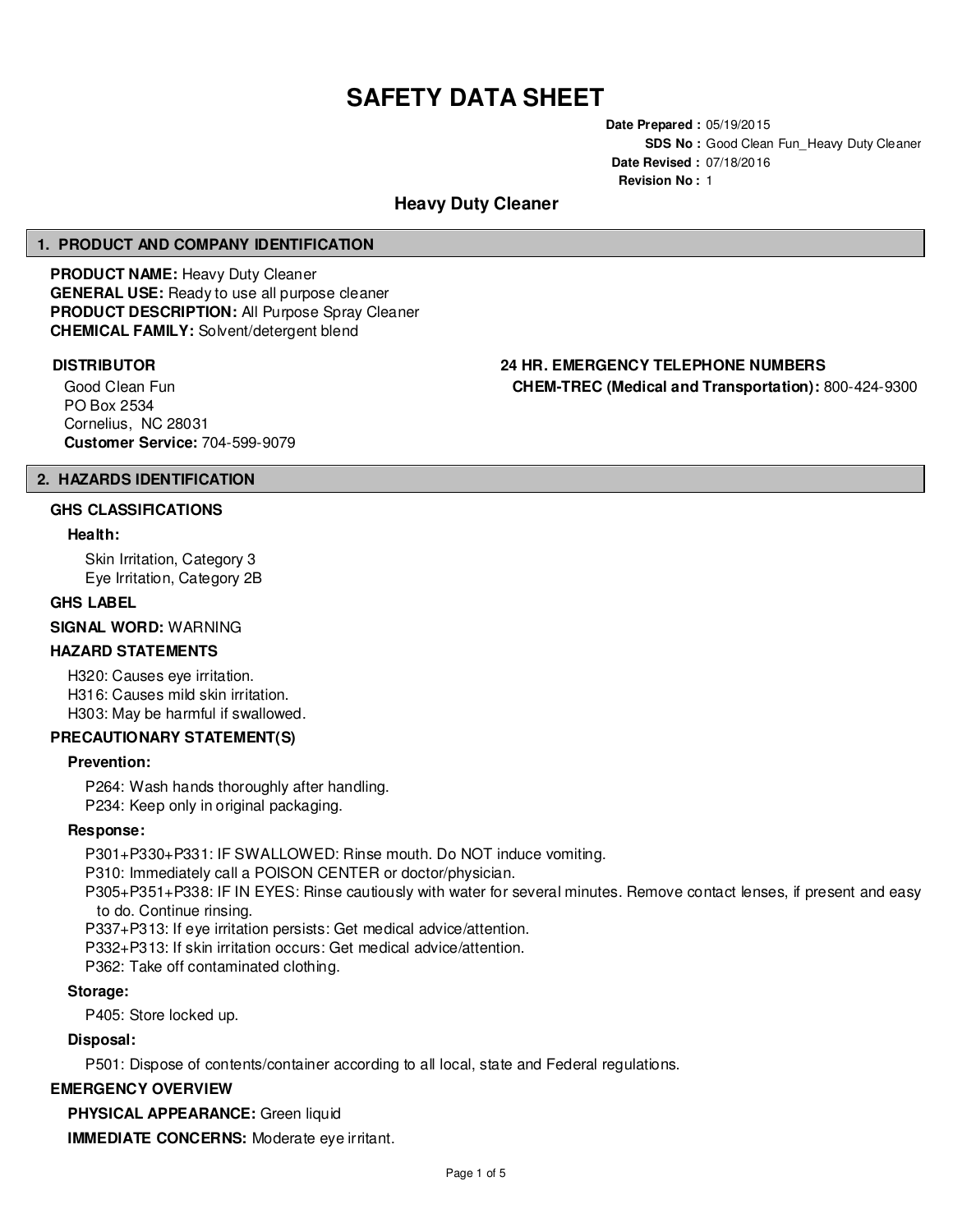# **POTENTIAL HEALTH EFFECTS**

**EYES:** Contact causes eye irritation.

**SKIN:** May be mildly irritating with prolonged or repeated contact.

**SKIN ABSORPTION:** No known significant effects or critical hazards.

**INGESTION:** Harmful if swallowed.

# **REPRODUCTIVE TOXICITY**

**TERATOGENIC EFFECTS:** No known significant effects or critical hazards.

**CARCINOGENICITY:** No known significant effects or critical hazards.

**MUTAGENICITY:** No known significant effects or critical hazards.

**ROUTES OF ENTRY:** Eye, skin, ingestion.

**WARNING CAUTION LABELS:** Irritant

# **3. COMPOSITION / INFORMATION ON INGREDIENTS**

| <b>Chemical Name</b>             | $Wt.\%$   | <b>CAS</b> |
|----------------------------------|-----------|------------|
| Monoethanolamine                 | $0 -$     | 141-43-5   |
| Secondary Alcohol Ethoxylate     | $0 -$     | 84133-50-6 |
| Dipropylene Glycol n-Butyl Ether | $1 - 5$   | 29911-28-2 |
| Dye                              | < 0.1     | N/A        |
| Fragrance                        | $\leq 1$  | N/A        |
| Water                            | $95 - 98$ | 7732-18-5  |

#### **4. FIRST AID MEASURES**

**EYES:** Immediately flush eyes with water for at least 15 minutes, while holding eyelids open. Remove contact lenses, if present, after the first 5 minutes, then continue rinsing eye. Seek medical attention immediately.

**SKIN:** Remove contaminated clothing. Immediately flush with water followed by washing with mild soap. Seek medical attention.

**INGESTION:** Get immediate medical attention. Do not induce vomiting unless instructed to do so by poison center or physician.

**INHALATION:** Remove victim to fresh air and monitor. Seek medical advise if irritation persists.

#### **SIGNS AND SYMPTOMS OF OVEREXPOSURE**

**EYES:** Burning sensation with tears, redness.

**SKIN:** Redness and itching sensation.

**INGESTION:** Irritation of mouth, throat, along with stomach upset, vomiting.

**INHALATION:** Irritation of nose, throat and lungs with coughing, sneezing, possible difficulty breathing.

**ACUTE EFFECTS:** Irritating to eyes, mild skin irritation.

#### **5. FIRE FIGHTING MEASURES**

**FLAMMABLE CLASS:** None

**EXTINGUISHING MEDIA:** Not required.

**EXPLOSION HAZARDS:** None

**HAZARDOUS DECOMPOSITION PRODUCTS:** Decomposition products may include: Carbon dioxide, Carbon monoxide, nitrogen oxides.

#### **6. ACCIDENTAL RELEASE MEASURES**

**SMALL SPILL:** Avoid walking in product. Wipe up or otherwise flush small spills to sanitary sewer.

**LARGE SPILL:** Avoid walking in material. Prevent product from entering into stream, soil, storm sewer or other bodies of water.

## **ENVIRONMENTAL PRECAUTIONS**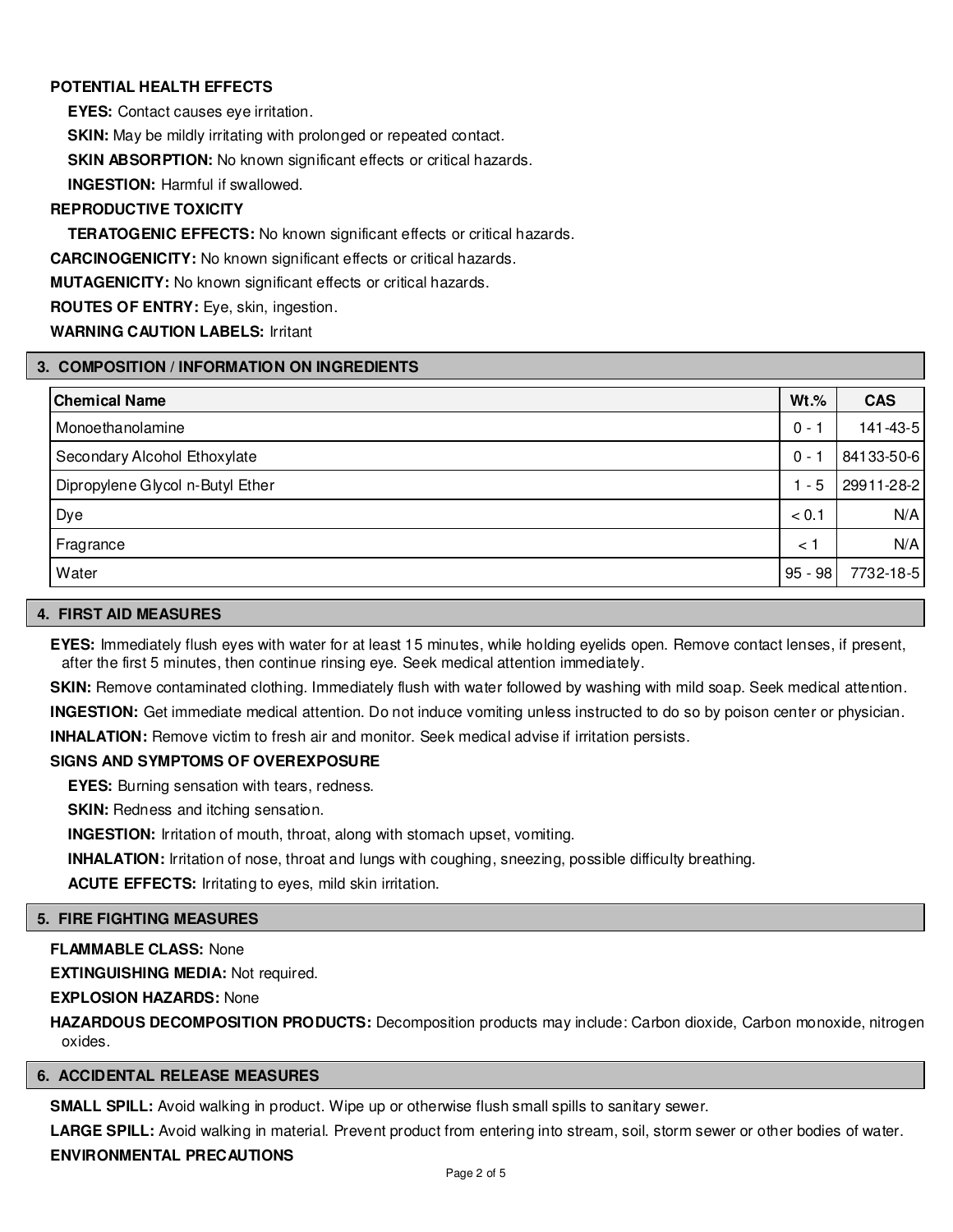**WATER SPILL:** Avoid discharges into open waterways.

**LAND SPILL:** Avoid discharge to soil.

**AIR SPILL:** NA = Not Applicable

**GENERAL PROCEDURES:** Isolate spill or leak area immediately. Keep unauthorized personnel away. Do not touch or walk through spilled material. Prevent entry into waterways, sewers, or confined areas. Absorb with dry earth, sand or other noncombustible material and transfer to containers.

**RELEASE NOTES:** Not Established

**SPECIAL PROTECTIVE EQUIPMENT:** Eye protection, rubber gloves, rubber boots to protect feet.

#### **7. HANDLING AND STORAGE**

**GENERAL PROCEDURES:** Close container after use.

**HANDLING:** Avoid contact with skin and eyes. Wash hands before eating, drinking, smoking or using toilet facilities.

**STORAGE:** Store in closed container in an area inaccessible to children.

**STORAGE TEMPERATURE:** Store at ambient temperatures.

**STORAGE PRESSURE:** Store at ambient atmospheric pressure.

#### **8. EXPOSURE CONTROLS / PERSONAL PROTECTION**

#### **EXPOSURE GUIDELINES**

| OSHA HAZARDOUS COMPONENTS (29 CFR1910.1200) |                        |             |           |                   |
|---------------------------------------------|------------------------|-------------|-----------|-------------------|
|                                             | <b>EXPOSURE LIMITS</b> |             |           |                   |
| <b>Chemical Name</b>                        | <b>Type</b>            |             | ppm       | mg/m <sup>3</sup> |
| Monoethanolamine                            | <b>OSHA PEL</b>        | <b>TWA</b>  | 3         | 6                 |
|                                             | <b>ACGIH TLV</b>       | <b>TWA</b>  | 3         | 7.5               |
|                                             |                        | <b>STEL</b> | 6         | 15                |
|                                             |                        | <b>TWA</b>  | <b>NL</b> | <b>NL</b>         |
|                                             | <b>Supplier OEL</b>    | <b>STEL</b> | <b>NL</b> | <b>NL</b>         |

#### **PERSONAL PROTECTIVE EQUIPMENT**

**EYES AND FACE:** Safety glasses with side shields.

**SKIN:** Rubber or other chemical resistant gloves.

**RESPIRATORY:** Where danger of mist contact may occur, wear NIOSH approved respiratory protection for mists.

**WORK HYGIENIC PRACTICES:** Wash with soap and water after handling. Do not eat, drink or smoke while using product.

#### **9. PHYSICAL AND CHEMICAL PROPERTIES**

**PHYSICAL STATE:** Liquid **ODOR:** Citrus **ODOR THRESHOLD:** Not Established **COLOR:** Green **pH:** 11.0 to 12.0 **PERCENT VOLATILE:** >98 **FLASH POINT AND METHOD:** None **FLAMMABLE LIMITS:** N/A **AUTOIGNITION TEMPERATURE:** NA = Not Applicable **VAPOR PRESSURE:** ~ 20 mm Hg at (68°F) **VAPOR DENSITY:**  $\sim$  1 Air = 1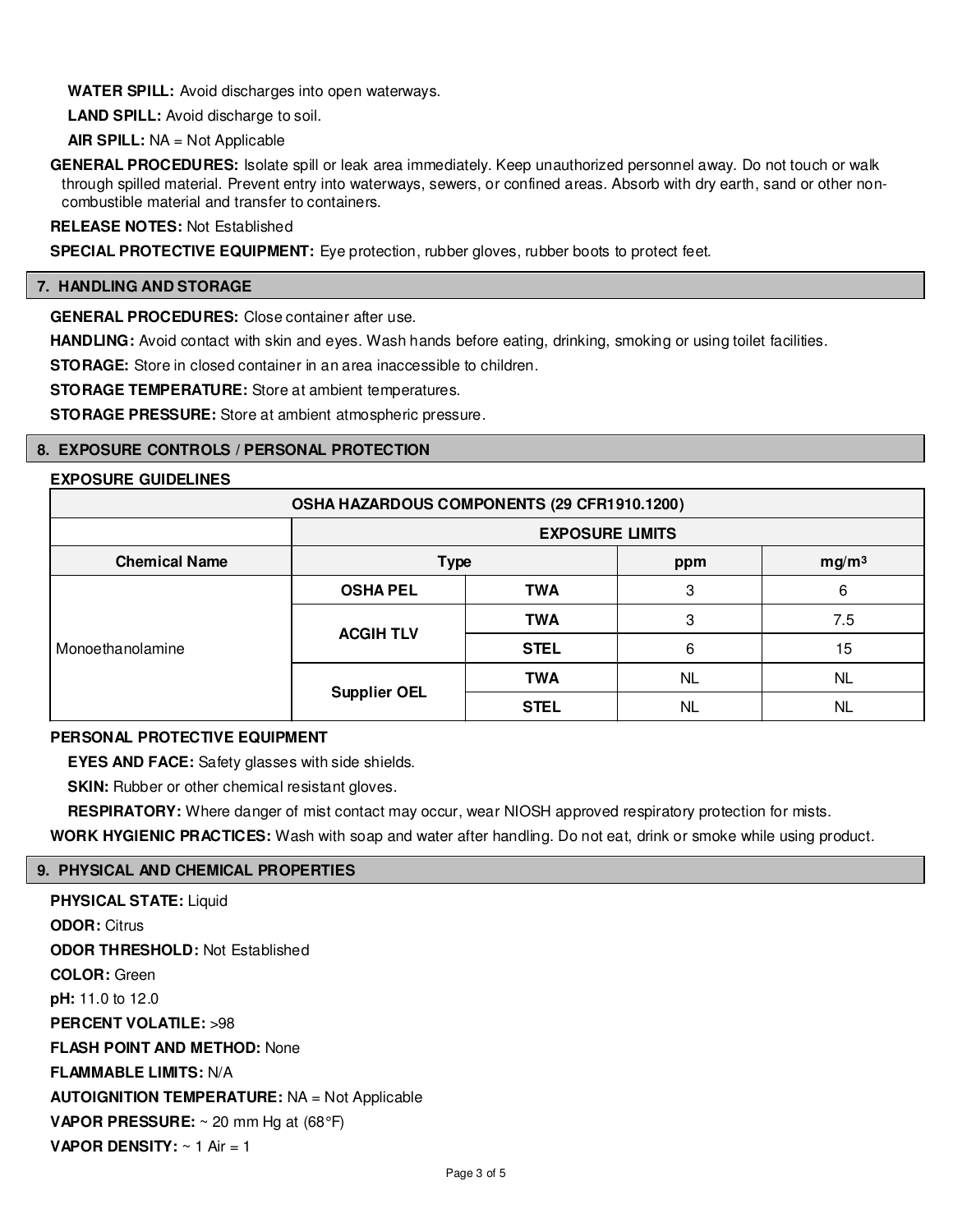**BOILING POINT: 212º F; 100° C FREEZING POINT: 32° F; 0° C SOLUBILITY IN WATER:** Complete **EVAPORATION RATE:** (Water =1) 1.0 **DENSITY:** 8.34 at 20°C (68°F) **SPECIFIC GRAVITY:** 1 grams/ml. at 20°C (68°F) **VISCOSITY:** Water thin. **(VOC):** < 0.5 % by weight

# **10. STABILITY AND REACTIVITY**

**REACTIVITY:** None **HAZARDOUS POLYMERIZATION:** Will not occur. **CONDITIONS TO AVOID:** Not Established **HAZARDOUS DECOMPOSITION PRODUCTS:** None Expected. **INCOMPATIBLE MATERIALS:** Strong acids, oxidizers.

#### **11. TOXICOLOGICAL INFORMATION**

### **ACUTE TOXICITY**

| <b>Chemical Name</b>             | ORAL $LD_{50}$ (rat)     | DERMAL LD <sub>50</sub> (rabbit) | <b>INHALATION LC<math>_{50}</math> (rat)</b> |
|----------------------------------|--------------------------|----------------------------------|----------------------------------------------|
| Monoethanolamine                 | 1089 mg/kg (rat)         | 2504 mg/kg (rabbit)              | $\sim$ 1.48 mg/l                             |
| Secondary Alcohol Ethoxylate     | $> 412$ mg/kg (rat)      | $> 14000$ mg/kg (rabbit)         | 1.06 mg/l (Rat), Aerosol                     |
| Dipropylene Glycol n-Butyl Ether | 3700 to 4400 mg/kg (rat) | $>$ 2000 mg/kg (rabbit)          |                                              |

**DERMAL LD50:** > 2000 Not Established

**ORAL LD50:** > 5000 Not Established

**INHALATION LC<sub>50</sub>: Not Established** 

**SKIN CORROSION/IRRITATION:** NA = Not Applicable

**GERM CELL MUTAGENICITY:** No known significant effects or critical hazards.

#### **CARCINOGENICITY**

**IARC:** No listed substance

**REPRODUCTIVE TOXICITY:** No known significant effects or critical hazards.

**STOT-SINGLE EXPOSURE:** No known significant effects or critical hazards.

## **12. ECOLOGICAL INFORMATION**

**ENVIRONMENTAL DATA:** Not Established

**ECOTOXICOLOGICAL INFORMATION:** This material may be toxic to aquatic life.

# **AQUATIC TOXICITY (ACUTE): Not Established**

**CHEMICAL FATE INFORMATION:** This product is biodegradable.

#### **13. DISPOSAL CONSIDERATIONS**

**DISPOSAL METHOD:** Although not a hazardous waste, the discarding or disposal of this material should be done at a properly permitted facility in accordance with the regulations 40CFR 262, 263, 264, and 268. Additionally, the discarding or disposal of this material may be further regulated by state, regional, or local regulations.

**FOR LARGE SPILLS:** Consult with local and state authorities for large volume disposal.

**EMPTY CONTAINER:** Rinse container with clear water. Offer container for recycling, or dispose of in trash.